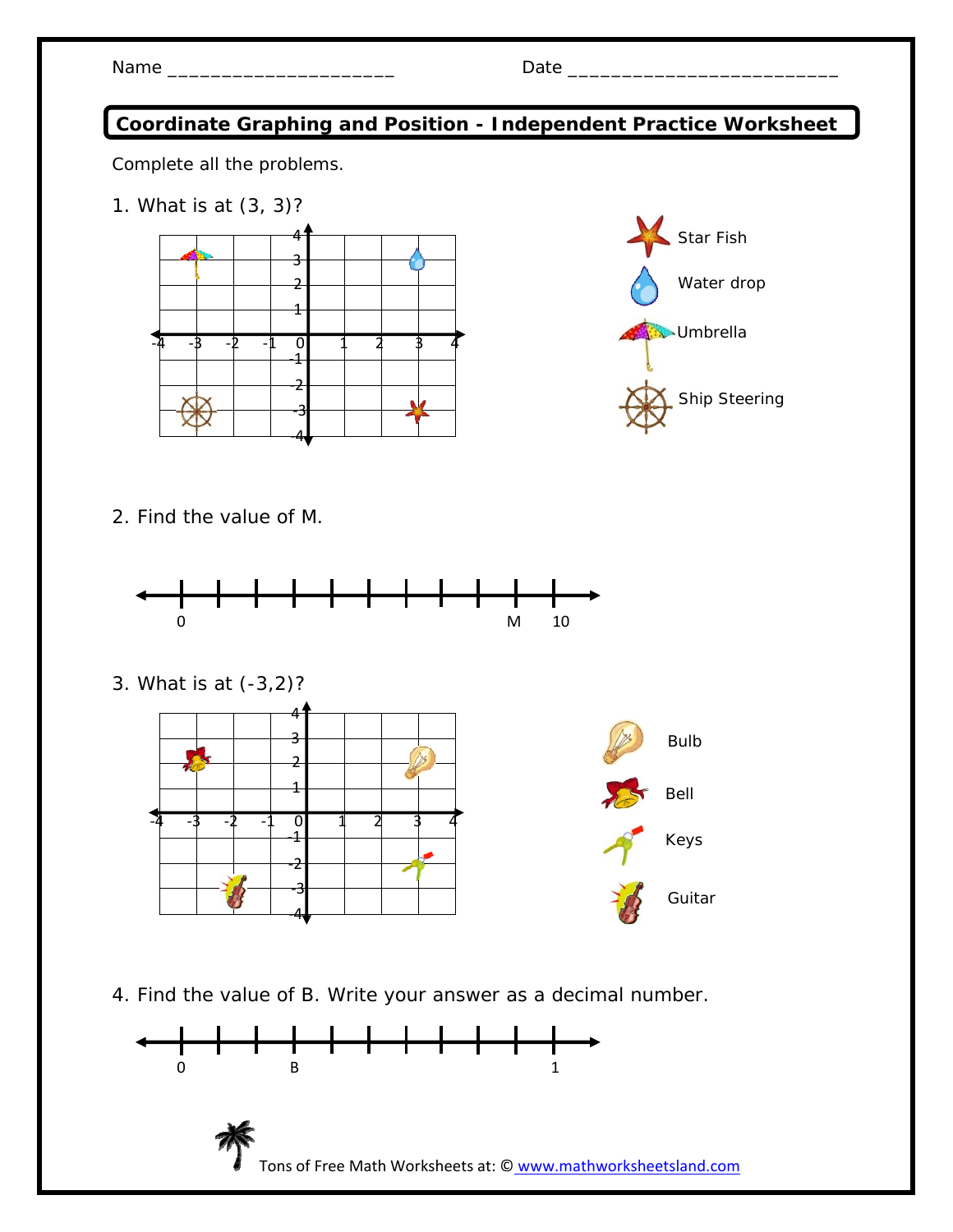



7. What is at (2,-3)?